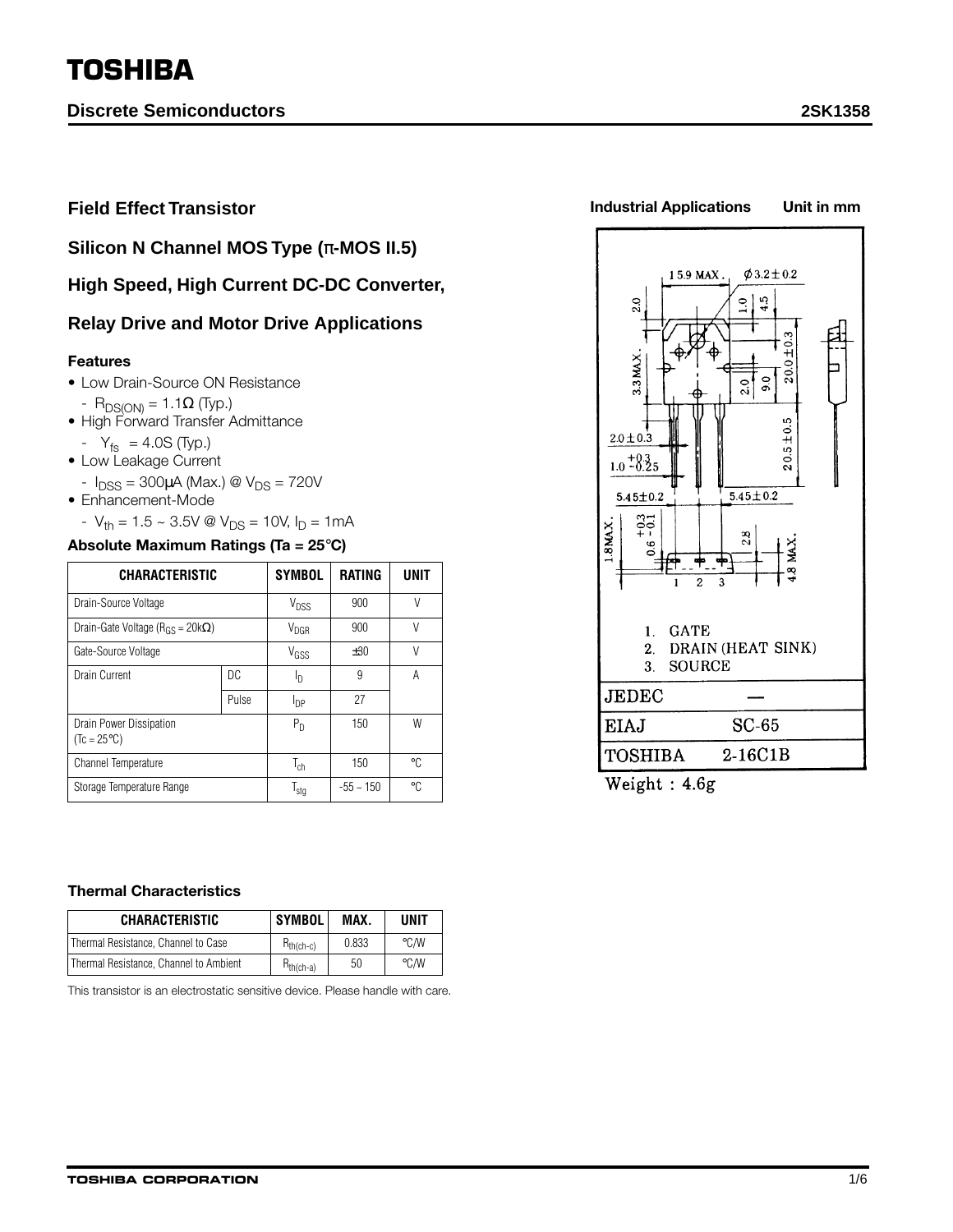## **Electrical Characteristics (Ta = 25**°**C)**

|                              | <b>CHARACTERISTIC</b>          | <b>SYMBOL</b>      | <b>TEST CONDITION</b>                                                                                                                           | MIN.                     | TYP.                     | MAX.                     | <b>UNIT</b> |
|------------------------------|--------------------------------|--------------------|-------------------------------------------------------------------------------------------------------------------------------------------------|--------------------------|--------------------------|--------------------------|-------------|
| Gate Leakage Current         |                                | l <sub>GSS</sub>   | $V_{GS} = \pm 25V$ , $V_{DS} = 0V$                                                                                                              | $\overline{\phantom{0}}$ |                          | ±100                     | nA          |
| Drain Cut-off Current        |                                | $I_{DSS}$          | $V_{DS}$ = 720V, $V_{GS}$ = 0V                                                                                                                  | $\qquad \qquad -$        | -                        | 300                      | μA          |
|                              | Drain-Source Breakdown Voltage | $V_{(BR)$ DSS      | $I_D = 10$ mA, $V_{GS} = 0V$                                                                                                                    | 900                      | $\overline{\phantom{0}}$ | $\overline{\phantom{0}}$ | V           |
| Gate Threshold Voltage       |                                | $V_{th}$           | $V_{DS}$ = 10V, $I_D$ = 1mA                                                                                                                     | 1.5                      | $\overline{\phantom{0}}$ | 3.5                      | $\vee$      |
| Drain-Source ON Resistance   |                                | $R_{DS(ON)}$       | $I_D = 4A$ , $V_{GS} = 10V$                                                                                                                     | $\qquad \qquad -$        | 1.1                      | 1.4                      | $\Omega$    |
| Forward Transfer Admittance  |                                | $ Y_{fs} $         | $V_{DS} = 20V$ , $I_D = 4A$                                                                                                                     | 2.0                      | 4.0                      | $\qquad \qquad -$        | S           |
| Input Capacitance            |                                | $C_{\text{iss}}$   |                                                                                                                                                 | $\qquad \qquad -$        | 1300                     | 1800                     |             |
| Reverse Transfer Capacitance |                                | C <sub>rss</sub>   | $V_{DS}$ = 25V, $V_{GS}$ = 0V,<br>$f = 1MHz$                                                                                                    | $\overline{\phantom{0}}$ | 100                      | 150                      | рF          |
| Output Capacitance           |                                | $\mathrm{C_{oss}}$ |                                                                                                                                                 |                          | 180                      | 260                      |             |
|                              | <b>Rise Time</b>               | $t_{r}$            |                                                                                                                                                 | $\overline{\phantom{0}}$ | 25                       | 50                       |             |
| Switching                    | Turn-on Time                   | $t_{on}$           | $\mathbf{v_{GS}}_{0\mathrm{V}}^{\mathbf{10V}}\prod\ \begin{array}{c} \mathbf{I_D=4A}\\  \mathbf{I} \rightarrow 1 \end{array}\ \mathbf{v_{OUT}}$ | $\qquad \qquad -$        | 40                       | 80                       |             |
| Time                         | Fall Time                      | $t_{\rm f}$        |                                                                                                                                                 | $\qquad \qquad -$        | 20                       | 40                       | ns          |
|                              | Turn-off Time                  | $t_{off}$          | $R_{L} = 100 \Omega$                                                                                                                            | $\overline{\phantom{0}}$ | 100                      | 200                      |             |
|                              |                                |                    | $V_{IN}: t_r, t_f<5$ ns, $V_{DD}=400V$<br>Duty $\leq 1\%$ , t <sub>w</sub> = $10\mu$ s                                                          |                          |                          |                          |             |
| <b>Total Gate Charge</b>     | (Gate-Source Plus Gate-Drain)  | $Q_{q}$            | $V_{DD}$ = 400V, $V_{GS}$ = 10V,                                                                                                                | -                        | 120                      | 240                      |             |
|                              | Gate-Source Charge             |                    | $I_n = 9A$                                                                                                                                      | $\overline{\phantom{0}}$ | 70                       | $\qquad \qquad -$        | nC          |
| Gate-Drain ("Miller") Charge |                                | $Q_{\text{gd}}$    |                                                                                                                                                 |                          | 50                       |                          |             |

## **Source-Drain Diode Ratings and Characteristics (Ta = 25**°**C)**

| <b>CHARACTERISTICS</b>           | <b>SYMBOL</b>                      | <b>TEST CONDITION</b>                    | MIN. | TYP. | MAX    | <b>UNIT</b> |
|----------------------------------|------------------------------------|------------------------------------------|------|------|--------|-------------|
| Continuous Drain Reverse Current | <sup>I</sup> DR                    |                                          |      |      |        |             |
| Pulse Drain Reverse Current      | <b>IDRP</b>                        |                                          | -    | -    |        |             |
| Diode Forward Voltage            | $\bm{{\mathsf{V}}}_{\mathsf{DSF}}$ | $V_{\text{DR}} = 9A, V_{\text{GS}} = 0V$ |      |      | $-2.0$ |             |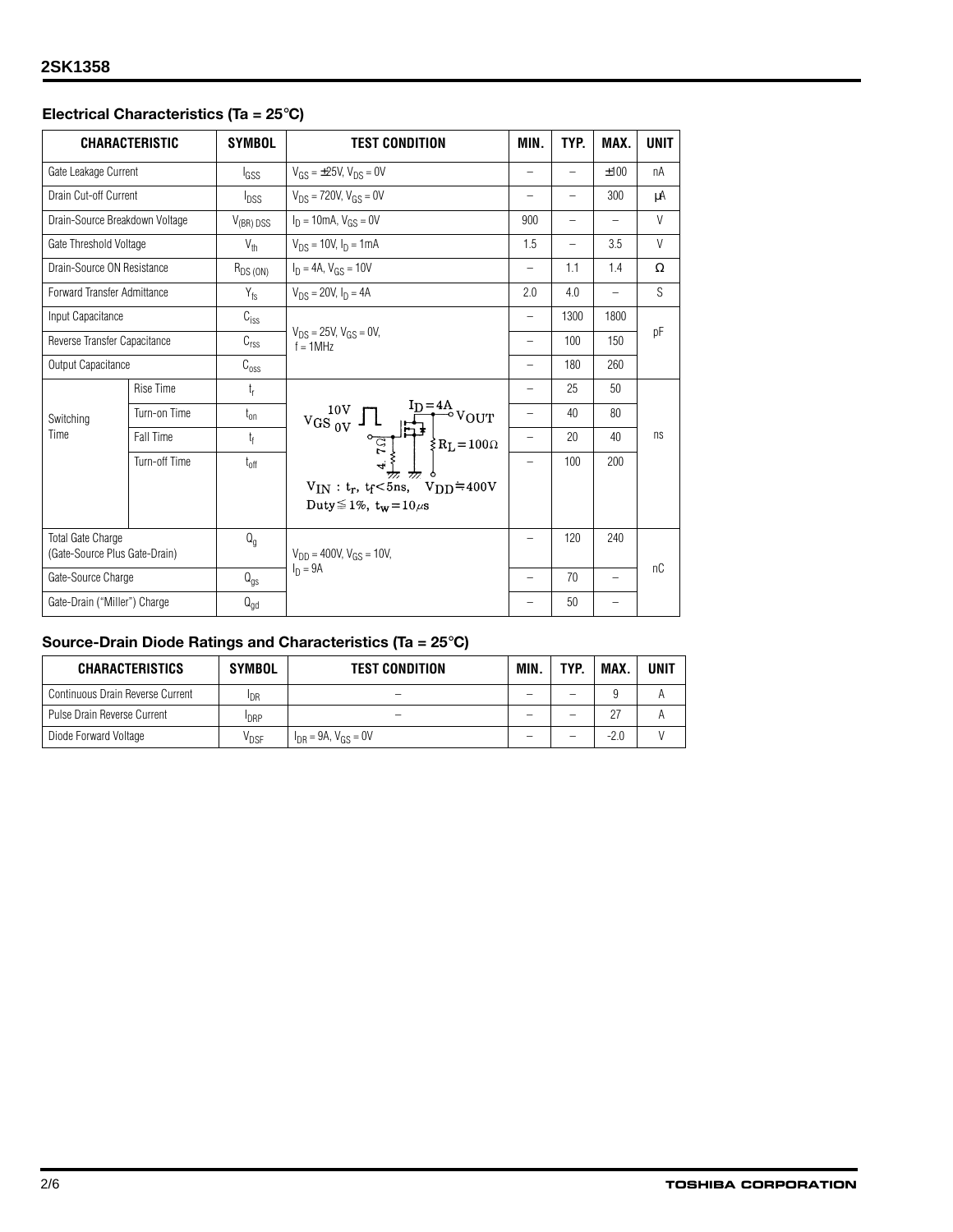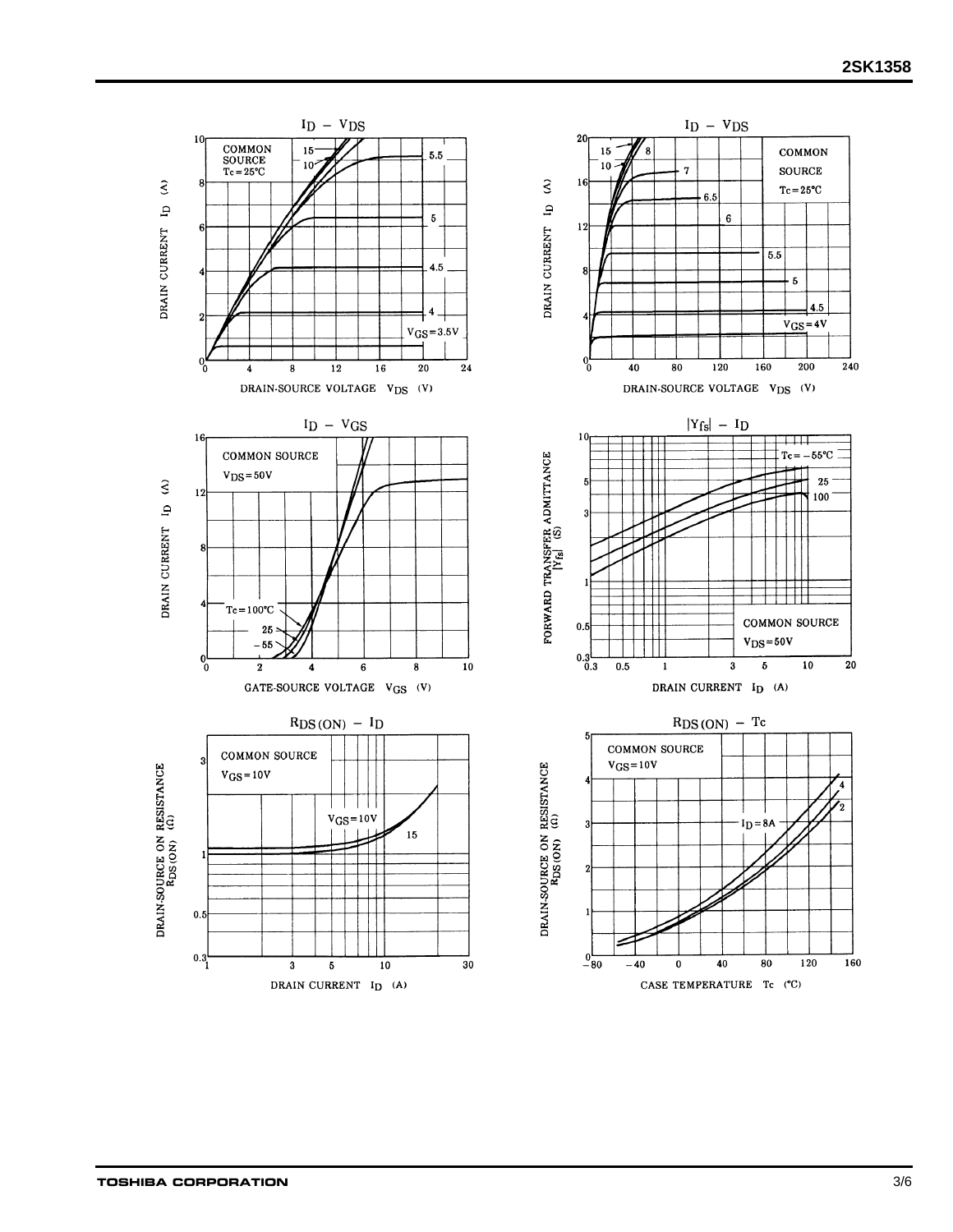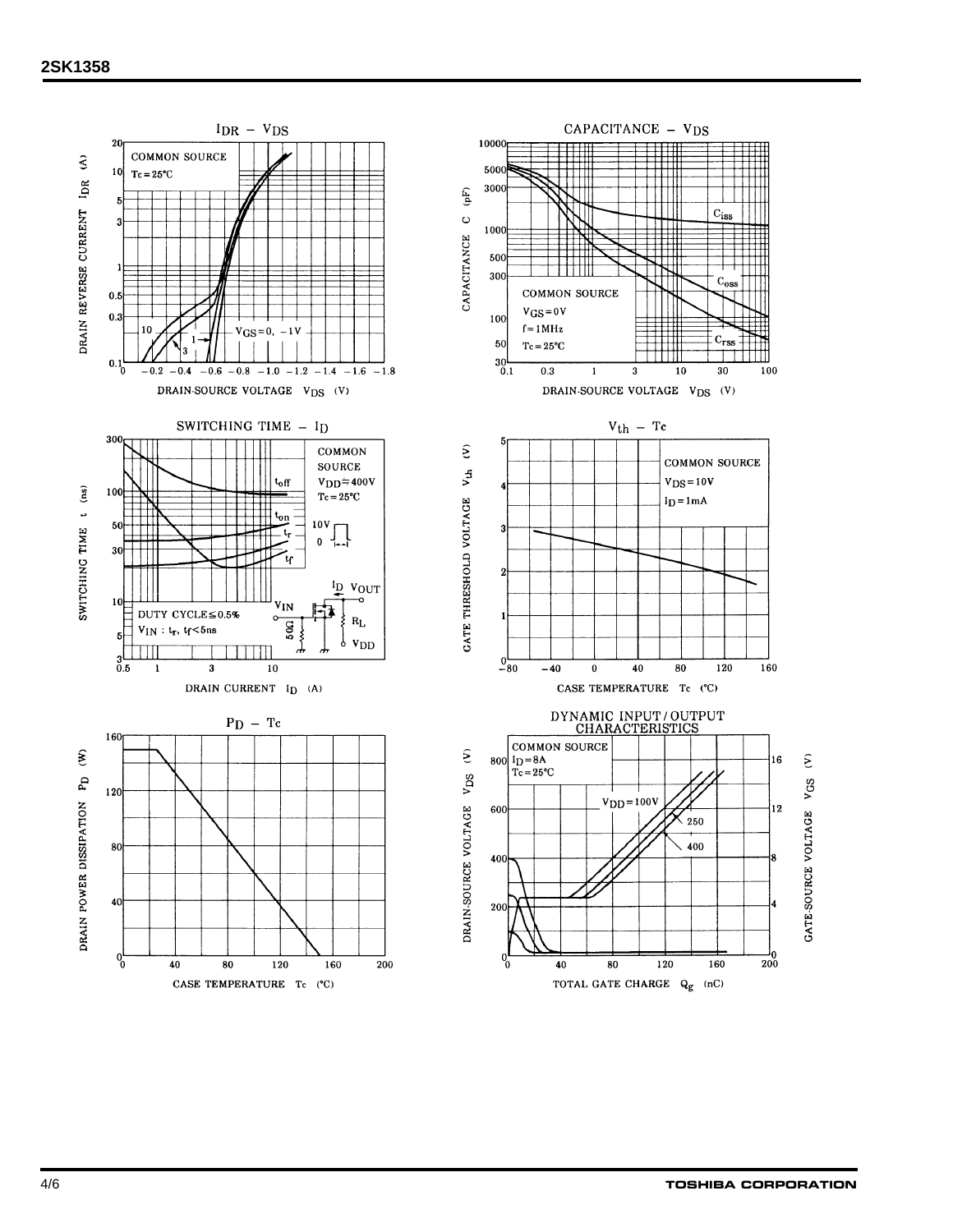